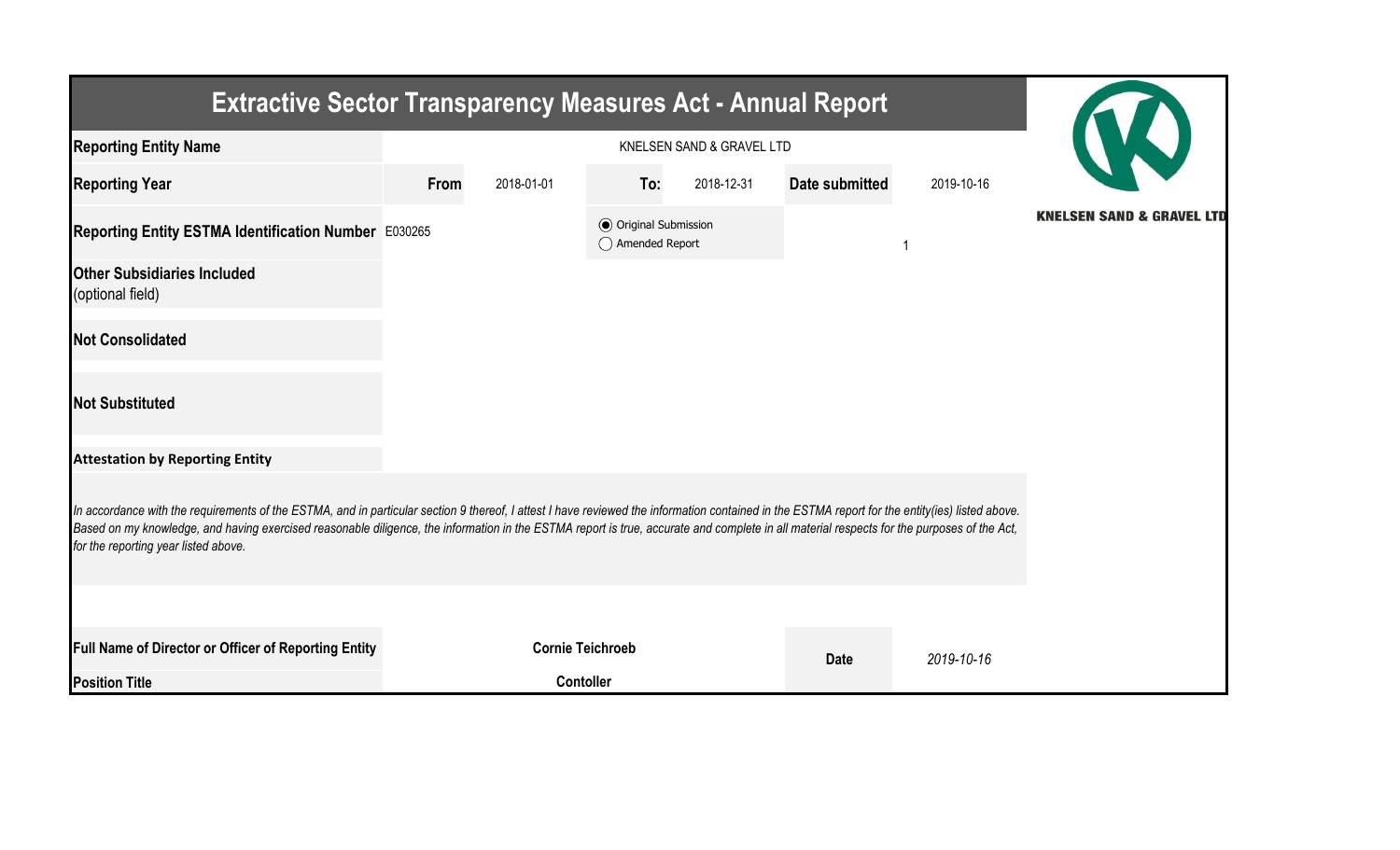| <b>Extractive Sector Transparency Measures Act - Annual Report</b>                                                                                                               |                                                                       |                                                                                       |                                             |            |                  |                                   |                |                  |                                               |                                      |            |  |  |
|----------------------------------------------------------------------------------------------------------------------------------------------------------------------------------|-----------------------------------------------------------------------|---------------------------------------------------------------------------------------|---------------------------------------------|------------|------------------|-----------------------------------|----------------|------------------|-----------------------------------------------|--------------------------------------|------------|--|--|
| <b>Reporting Year</b><br><b>Reporting Entity Name</b><br><b>Reporting Entity ESTMA</b><br><b>Identification Number</b><br><b>Subsidiary Reporting Entities (if</b><br>necessary) | From:                                                                 | 2018-01-01                                                                            | To:<br>KNELSEN SAND & GRAVEL LTD<br>E030265 | 2018-12-31 |                  | <b>Currency of the Report CAD</b> |                |                  |                                               |                                      |            |  |  |
| <b>Payments by Payee</b>                                                                                                                                                         |                                                                       |                                                                                       |                                             |            |                  |                                   |                |                  |                                               |                                      |            |  |  |
| <b>Country</b>                                                                                                                                                                   | Payee Name <sup>1</sup>                                               | Departments, Agency, etc  <br>  within Payee that Received  <br>Payments <sup>2</sup> | <b>Taxes</b>                                | Royalties  | Fees             | <b>Production Entitlements</b>    | <b>Bonuses</b> | <b>Dividends</b> | Infrastructure<br><b>Improvement Payments</b> | <b>Total Amount paid to</b><br>Payee | Notes $34$ |  |  |
| Canada - Alberta<br>Canada - Alberta<br>Canada - Alberta                                                                                                                         | County of Grande Prairie<br>Mackenzie County<br>Government of Alberta | Minister of Finance                                                                   | 145,016<br>143,914                          | 626,440    | 70,393<br>46,600 |                                   |                |                  |                                               | 215,409<br>190,514<br>626,440        |            |  |  |
| Canada - Alberta                                                                                                                                                                 | Municipal District of Greenview                                       |                                                                                       | 2,879                                       |            | 272,062          |                                   |                |                  |                                               | 274,941                              |            |  |  |
|                                                                                                                                                                                  |                                                                       |                                                                                       |                                             |            |                  |                                   |                |                  |                                               |                                      |            |  |  |
|                                                                                                                                                                                  |                                                                       |                                                                                       |                                             |            |                  |                                   |                |                  |                                               |                                      |            |  |  |
|                                                                                                                                                                                  |                                                                       |                                                                                       |                                             |            |                  |                                   |                |                  |                                               |                                      |            |  |  |
|                                                                                                                                                                                  |                                                                       |                                                                                       |                                             |            |                  |                                   |                |                  |                                               |                                      |            |  |  |
|                                                                                                                                                                                  |                                                                       |                                                                                       |                                             |            |                  |                                   |                |                  |                                               |                                      |            |  |  |
|                                                                                                                                                                                  |                                                                       |                                                                                       |                                             |            |                  |                                   |                |                  |                                               |                                      |            |  |  |
|                                                                                                                                                                                  |                                                                       |                                                                                       |                                             |            |                  |                                   |                |                  |                                               |                                      |            |  |  |
| <b>Additional Notes:</b>                                                                                                                                                         |                                                                       |                                                                                       |                                             |            |                  |                                   |                |                  |                                               |                                      |            |  |  |